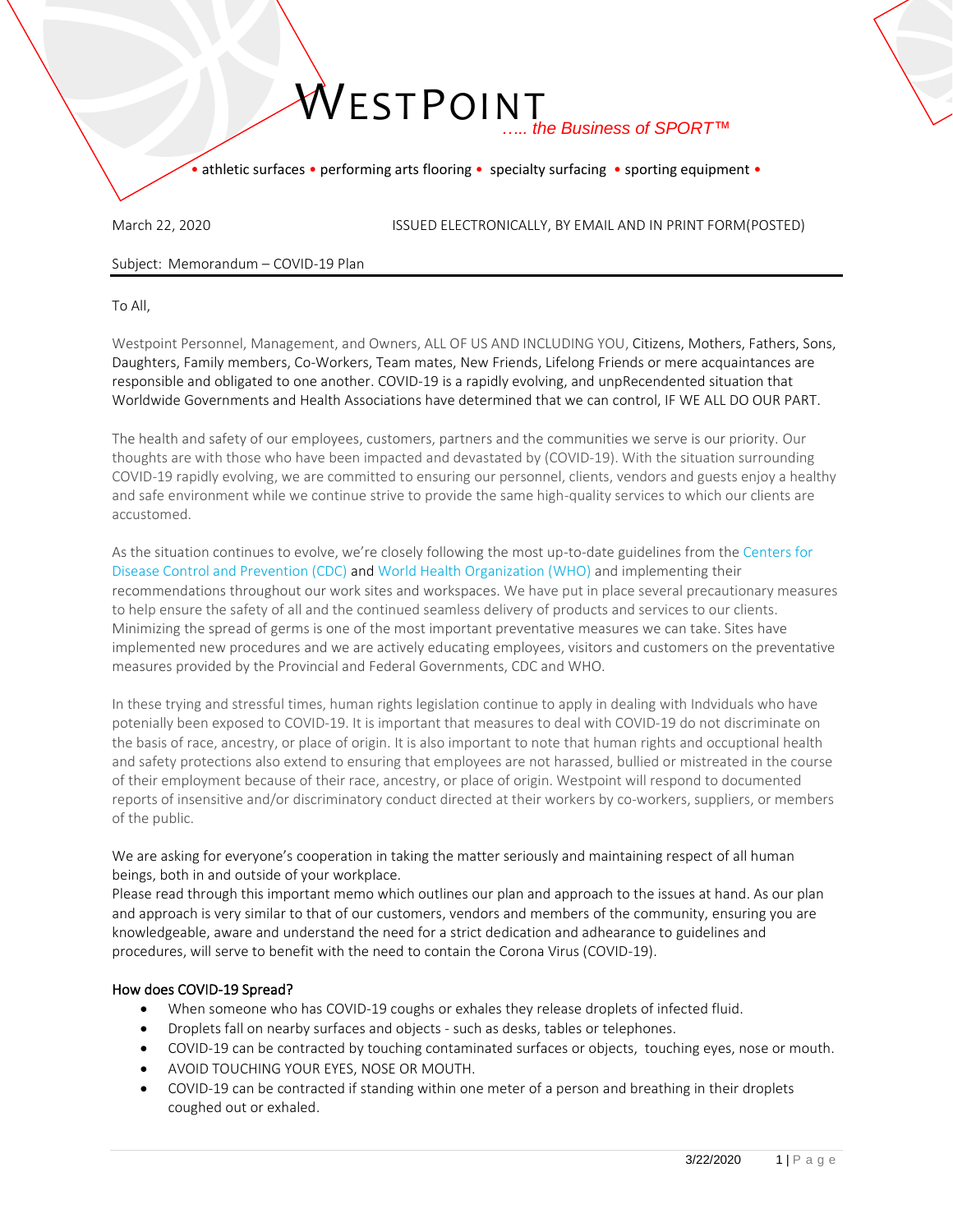• athletic surfaces • performing arts flooring • specialty surfacing • sporting equipment •

- COVID-19 spreads in a similar way to the flu.
- Practice social distanceing guidelines. MAINTAIN 2 METER SEPARATION where possible.

#### What are the Symptoms of COVID-19

Symptoms range from mild – like flu and other common respiratory infections – to severe. The most common symptoms include:

- Fever (38-C or more)
- Cough
- Difficulty breathing
- Muscle aches
- **Fatigue**
- Headache
- Sore throat
- Runny nose
- Weakened immune systems and/or individuals with conditions such as diabetes, heart and lung disease are also more vulnerable to serious illness.

#### Construction Site Sign-in Requirements:

• Various General Contractors, Project Managers, Construction Managers, Owners are now requiring sign-in and out daily. This is typically performed electronically and via GC's Site Foreman or Site Superintendent. All employees shall cooperate and abide by procedures outlined at specific sites.

#### Social Distancing:

- Preacatuions must be taken to ensure social distancing between individuals and their workspaces. 2M min.
- Remote workplaces and/or reduced working hours are being considered.
- Precaution has been implemented not allowing visitors to enter office workplace. Important in limiting exposure to COVID‐19 in the workplace.
- Construction workplaces have taken extra precautions and implemented procedures. General Contractors have implemented procedures and policies on their construction sites to increase awareness relative to social distancing and santitizing, as well as additional questioning as outlined by CDC, WHO the Government of Canada and Ontario repstively.
- Customers have closed facilities and when coordinating servies within such workplaces, employees shall be isolated and shall respect disinfecting procedures.
- Office Workspace doors to Visitors will be locked. Westpoint and its Employees have the right to ask visitors to provide information in advance as to whether they have flu‐like symptoms, have been in contact with anyone infected with COVID-19, or travelled to a high-risk area. Any affirmative to answers result in denied entry ans subject to asymptomatic for 14 days orclearance letter from a physician. It may also be requested of the visitor that they provide their contact information.

### What to do to prevent the spread of illness at the workplace?

- If you have symptoms or feel unwell, stay home and do not attend the workplace. You are required to stay home, until you feel better. Contact your health care provider for further instructions; they may advise you to visit your local emergency department.
- Promote and demand social distancing by maintaining 2-meter distance. Avoid being in confined spaces with other workers or people.
- Do not shake hands with anyone.
- Take lunch or coffee breaks in your vehicle and/or distance yourself from others by 2 meters of more.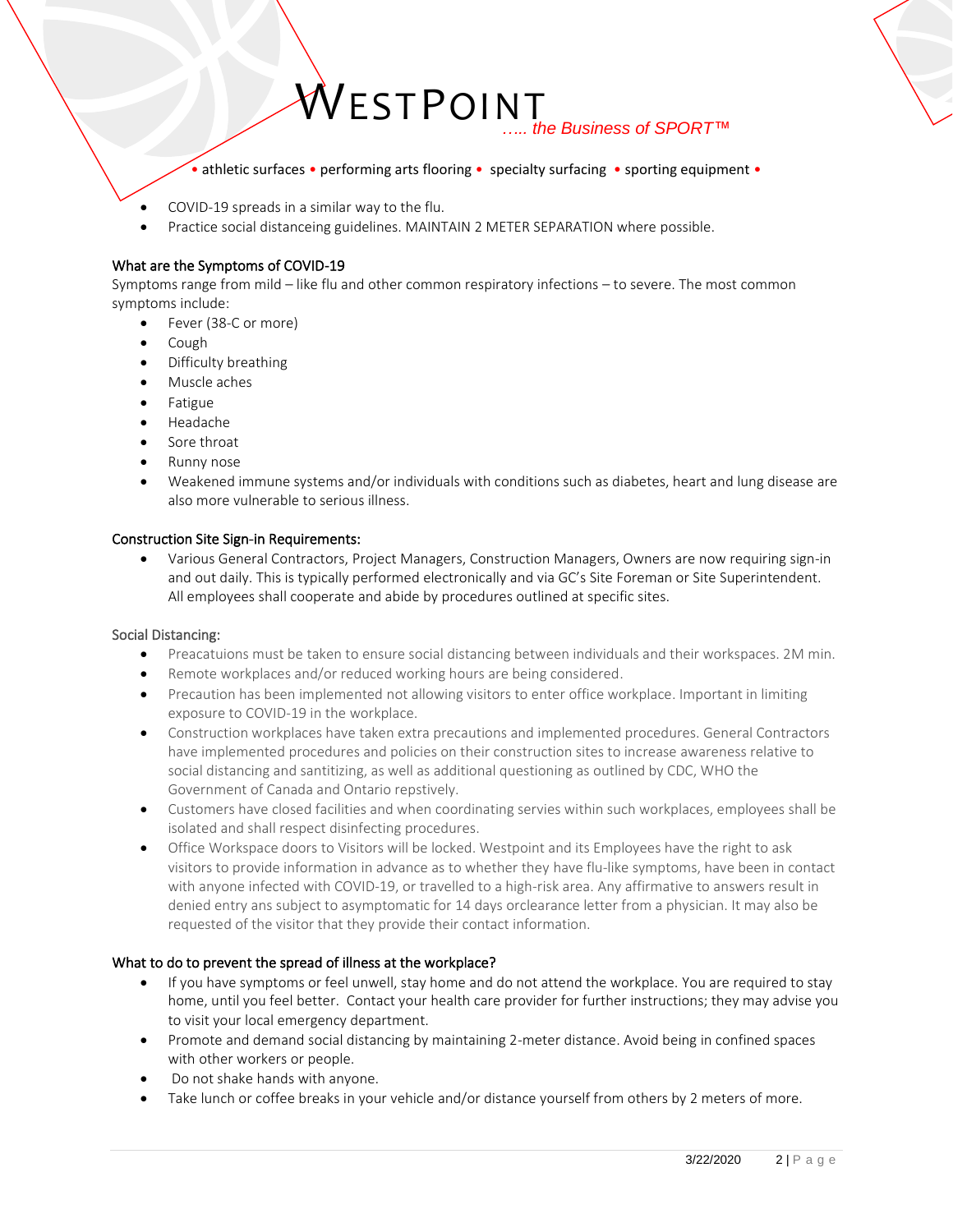• athletic surfaces • performing arts flooring • specialty surfacing • sporting equipment •

- Avoid social gatherings as instructed by local Government and health associations.
- Safety Orientations attend in small groups or in larher spaces so as to distance yourself by 2 meters or more.
- Wear gloves, masks and santizie as often as possible.
- Wash your hands as recommended by governments and health associations.
- Using electronic means of communication where possible to avoid non-essential in person meetings (i.e. teleconferencing, video calls, web conferencing or scaling down meetings so that fewer people attend)
- Keep your work area clean. Dispose of any waste items immediately. Keep a tidy, santizited area.
- Be aware on construction sites of the locations of Safety boards and signage. Keep yourself informed.
- Do not enter any SITE TRAILER or RESTRICTED area of a construction job site. Maintain social distancing.
- Visits to the head / site office will be limited. Deliveries must be dropped off at the door with a phone call to mainline / Site Superintendent to advise that a delivery has been made.
- All personnel are not allowed in the JRC Site Trailer, unless authorized by JRC Site Superintendent, on a per scheduled basis.
- Our office and construction work Sites are displaying posters promoting handwashing.
- Promote regular and thorough handwashing. Wash your hands often with soap and water for at least 20 seconds, especially after coughing, sneezing or blowing your nose.
- Avoid touching your eyes, nose and mouth with unwashed hands.
- Make sure your workplaces are clean and hygienic; surfaces (e.g. desks and tables) and objects (e.g. telephones, keyboards) need to be wiped with disinfectant regularly.
- Have sanitizing hand rub dispensers in prominent places, subject to product availability.
- Use a hand sanitizer with at least 60% alcohol.
- Sanitize equipment, and workspaces, as required.
- Westpoint has been advised that customers are doing everything possible on their construction sites to have hand wash stations with hose bib, hose, and soap supply, along with paper towels / temporary hand dryer equipment. Employees are enoucrgaed to use.
- Customer construction sites, where possible, are working to increase the cleaning / refresh frequency for the washroom facilities on site, to double the frequency. If not available, alternatively, number of washroom units will be increased to a maximum of double MOL standards.
- Cough and sneeze into your sleeve or tissue. Dispose of the tissue immediately and wash your hands.
- Wespoint instructs against the sharing of tools and/or Personal Protective Equipment. Co-workers shall designate tasks amongst eachother to reduce the sharing of tools and when not viabale, shared tools shall be used with gloves. (changed after each use) and santitized after each use.
- Spare Personal Protective Equipment (PPE) will not be provided or exchanged. You don't have or forgot…you must leave the site immediately and report such your Project Manager.
- All workers are required to follow the "Requirement to Self-Identify, Self-Monitor and Self-Quarantine."

### Travel:

- A travel ban has been issued and the Canadian boarder will be closed. Govern yourself accordingly.
- Upon return to Canada follow Public Health and Government guidelines for self-isolating.
- Self-isolate for 14 days after your return from travel outside of Canada.
- Monitor your health for fever, cough or difficulty breathing.

### If you develop a fever, cough or difficulty breathing within 14 days:

- Continue to isolate yourself from others
- Immediately call a health care professional or public health authority and:
- describe your symptoms and travel history. follow their instructions carefully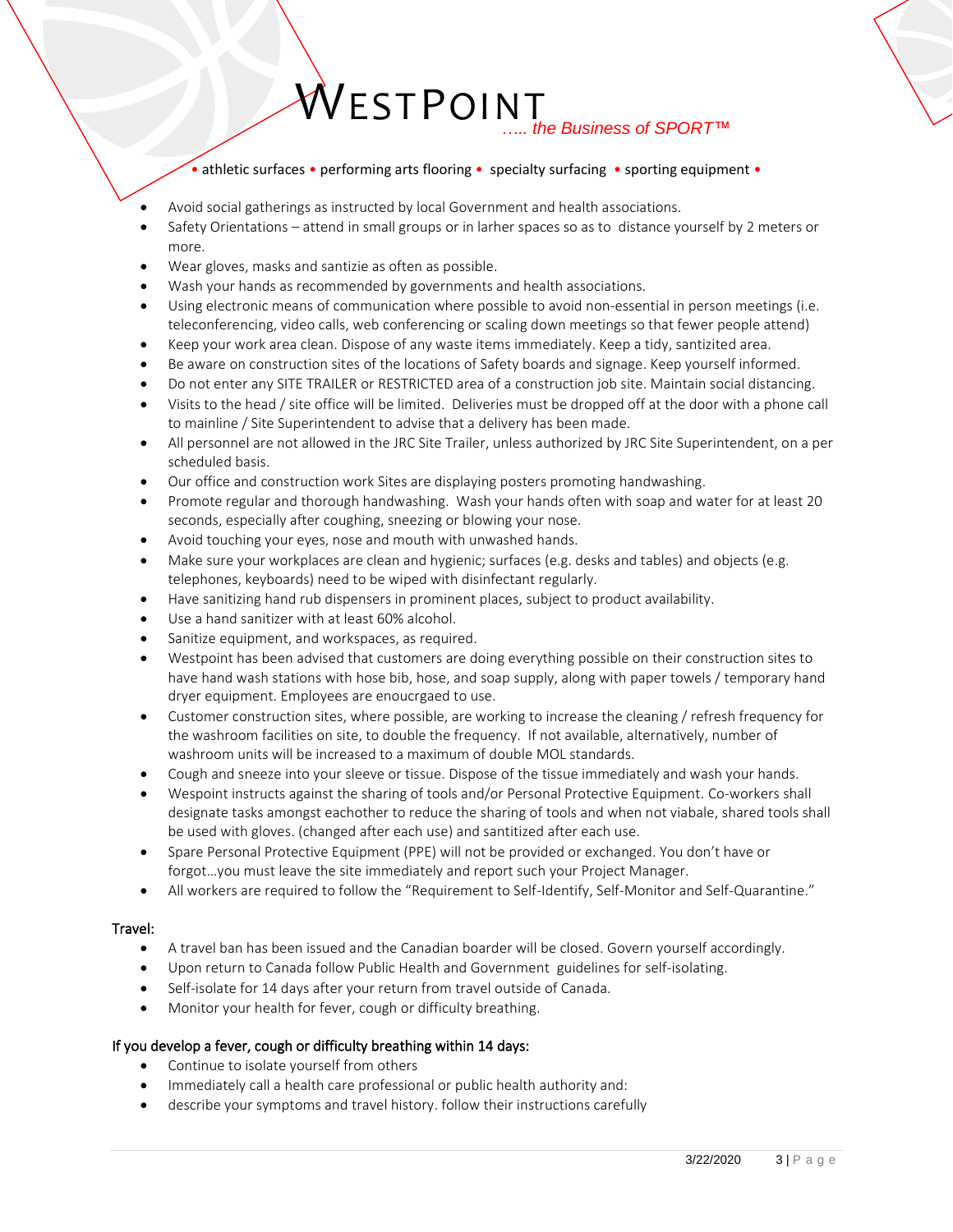• athletic surfaces • performing arts flooring • specialty surfacing • sporting equipment •

### Requirement to Self-Identify, Self-Monitor and Self-Quarantine / Response Program

- If anyone has been exposed to someone with confirmed COVID-19 (whether they feel sick or not), they are required to self-identify and self-quarantine.
- An investigation would have to be conducted and those who have been potentially exposed would also have to self-quarantine.
- If you are sick, and have reason to believe that you or your worker(s) were exposed, you must let Westpoint know immediately. The person(s) is / are not allowed to come back to work and expose other people. They must self-quarantine immediately and only return to work once cleared by medical professionals.
- People who are self-isolating should seek clinical assessment over the phone immediately if they develop symptoms (even if mild), either through Telehealth Ontario (1-866-797-0000) or by calling their primary care provider's office. If anyone experiences severe symptoms, call 911 immediately.
- Contact your health care provider for further instructions. Use the Ontario COVID-19 self-assessment tool if you have concerns, which can be found at[: https://covid19.ontario.ca/self-assessment.](https://covid19.ontario.ca/self-assessment)
- To minimize the potential spread of the virus at the workplace and protect your co-workers, you must let your direct supervisor know the details of whom you have been in contact with in your workplace (and when), what tools and/or equipment you were using and where you were on that day, and previous days if possible.
- Proper recording of history is necessary to help prevent spreading of COVID-19. Employees must accurately document inceidents and report them immediately to Westpoint.

### Privacy:

- Westpoint may have to collect, use, and disclose personal information in order to prevent or manage the risk and/or reality of COVID‐19's rapid spread.
- In the event that an individual attends the workplace
	- o (a) within 14 days of travelling to an area of high‐risk for COVID‐19 transmission;
	- o (b) within 14 days of developing symptoms for COVID‐19; or
	- o (c) after testing positve for the COVID‐19,
	- o we would be faced with the difficult task of balancing that individual's right to privacy with the our obligation as an employer to maintain a safe workplace.
- Employees placed on leave or remote work duties remain entitled to privacy.
- Westpoint shall not disclose the reasons for an employee's leave or remote working arrangements, except to those employees or individuals who require that information to carry out their employment duties.
- Unless required by Law, the name, date of birth, or other identifiers of the COVID‐19 subject individual will not be provided.
- The fact that an individual was potentially exposed to COVID-19; If known: date(s) of their potential exposure; and the extent and circumstances of their potential exposure (i.e., incident indirect contact vs prolonged direct contact).
- It may not always be possible to provide notice of a COVID-19 transmission risk without expressly or implicitly identifying the individual at the source of the risk. As an exception, Canadian privacy legislation permits the use and disclosure of personal information without knowledge or consent in an emergency that threatens the life, health or security of another individual.

Our customers and their construction sites are continuing to operate. They have advised of their commitment to taking precautions and creating a worksite/place that is safe for our employees in accordance with Government and Health associations recommendations and policies.